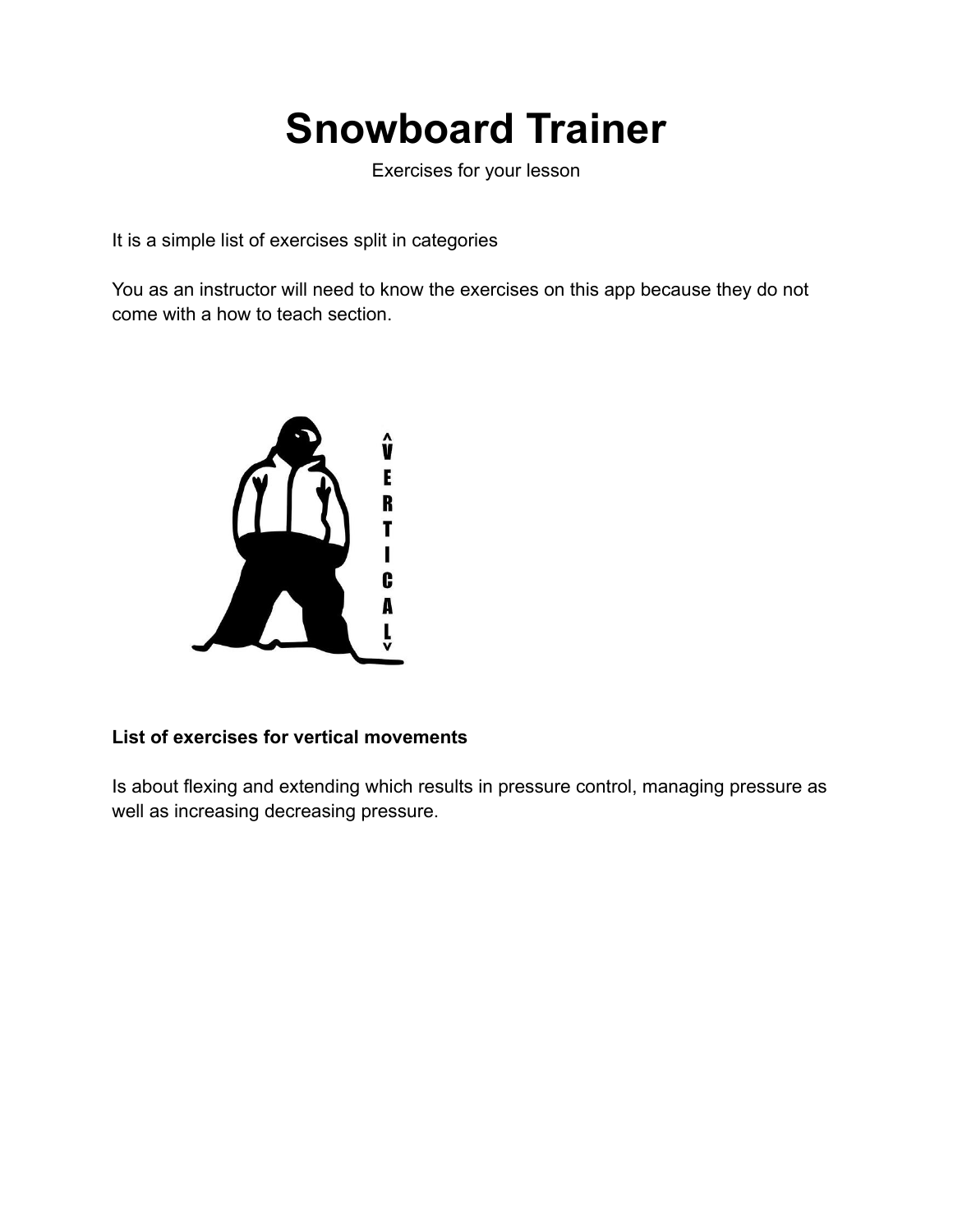

#### **List of exercises for rotation**

Is about upper and lower body steering as well as spinning.



## **List of exercises for lateral movements**

Is about moving across the board to create tilt and twist.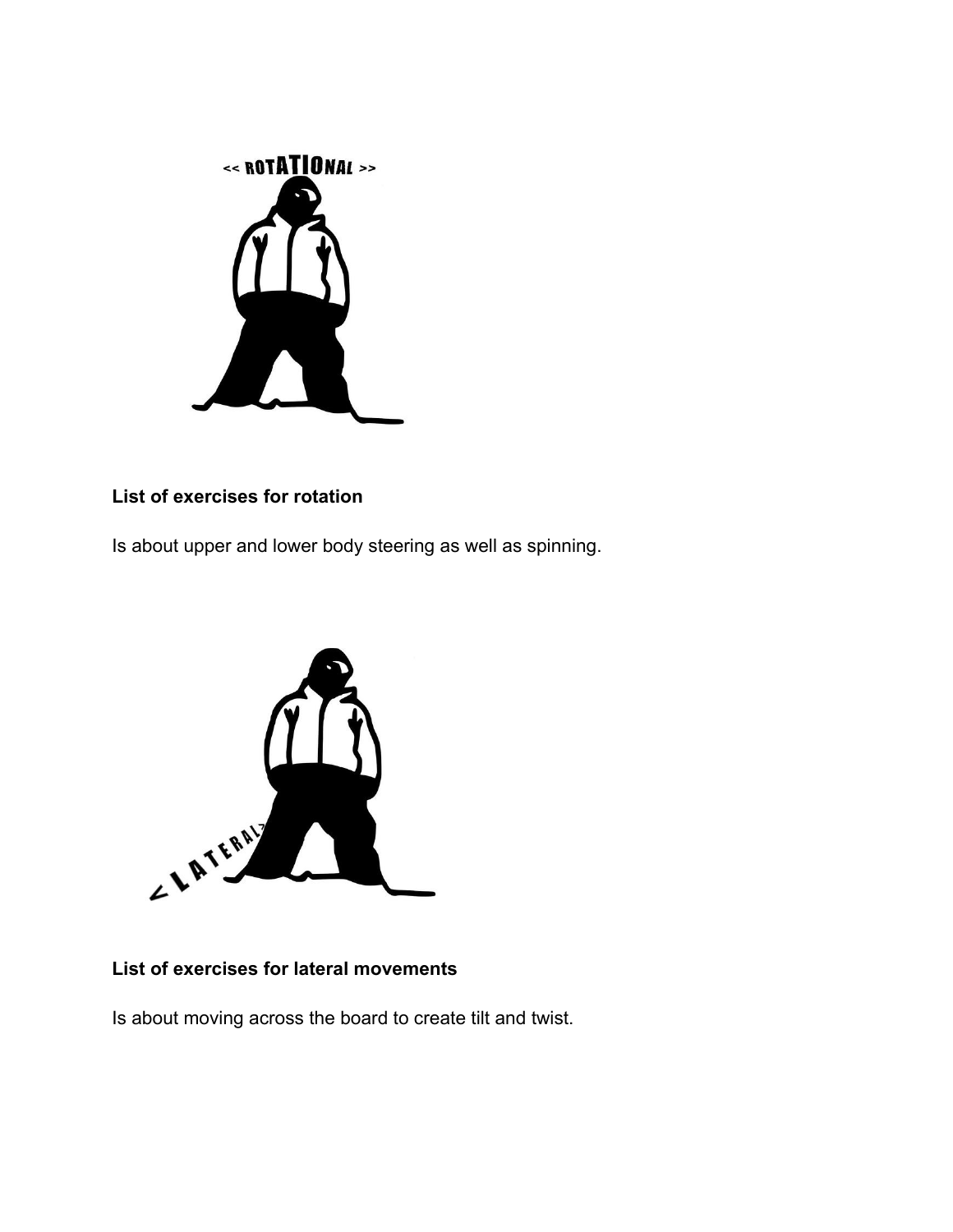

### **List of exercises for longitudinal movements**

Is about moving fore as well as create or release pressure on certain part of the board.



## **List of Versatility Tasks**

Is about blending movements together to create exercises/tasks for high level riders.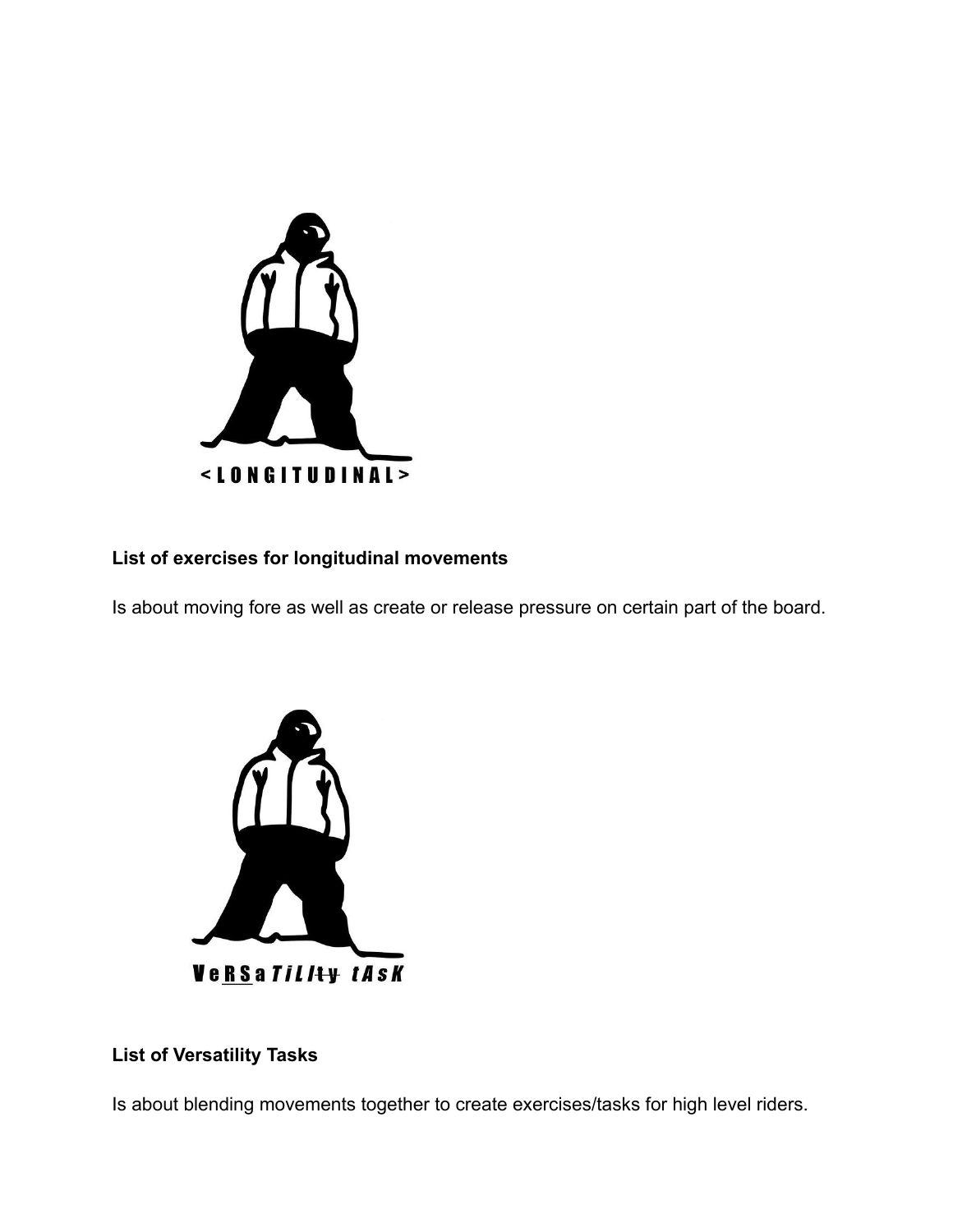

#### **Team exercises**

Is about having fun as a team an learn from each other.



## **Warm Up**

Is about warming up before riding or while riding including games and stories.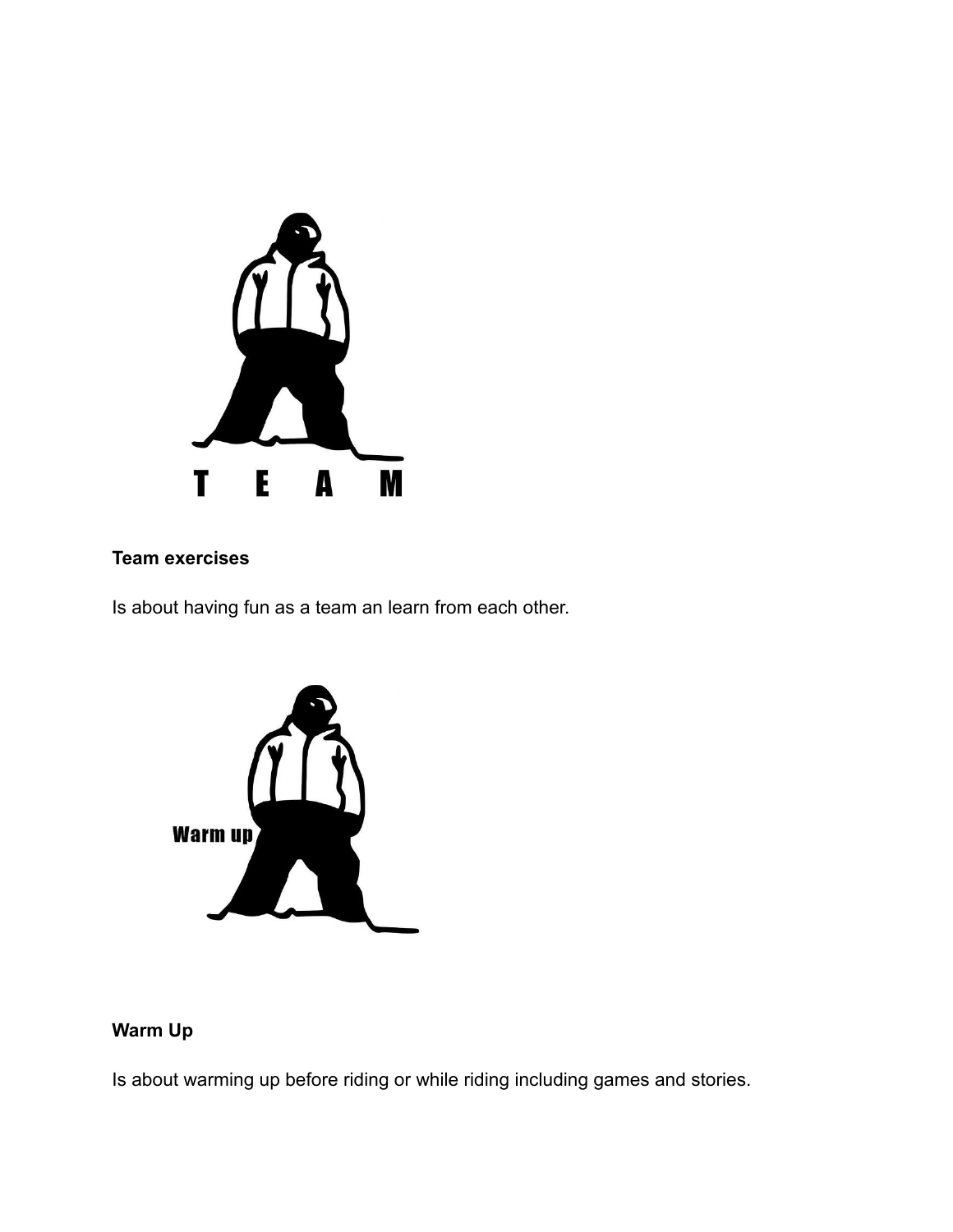

## **How to use the Snowboard Trainer**

It is a simple list of exercises split in categories

You as an instructor will need to know the exercises on this app because they do not come with a how to teach section.

You will need to read a person's riding and come up with a lesson plan for the rider. This LIST will only give you a list of exercises if you run out of ideas. Please do not use exercises on this list you don't already know.

This list is set up in the following categories

rotation, prewind and centered pivot point

#### **VERTICAL**

is about flexing and extending which results in pressure control, managing pressure as well as increasing decreasing pressure.

exercises in vertical are focused on range of movement, timing, passive and active absorption, turn size, rhythm and flow, one vs the other as well as freestyle

#### ROTATIONAL

is about upper and lower body steering as well as spinning. exercises in rotational are focused on lower body steering, upper body rotation, counter

#### LATERAL

is about moving across the board to create tilt and twist. exercises in lateral are focused on angulation vs inclination and how to move the body to create edge or twist

LONGITUDINAL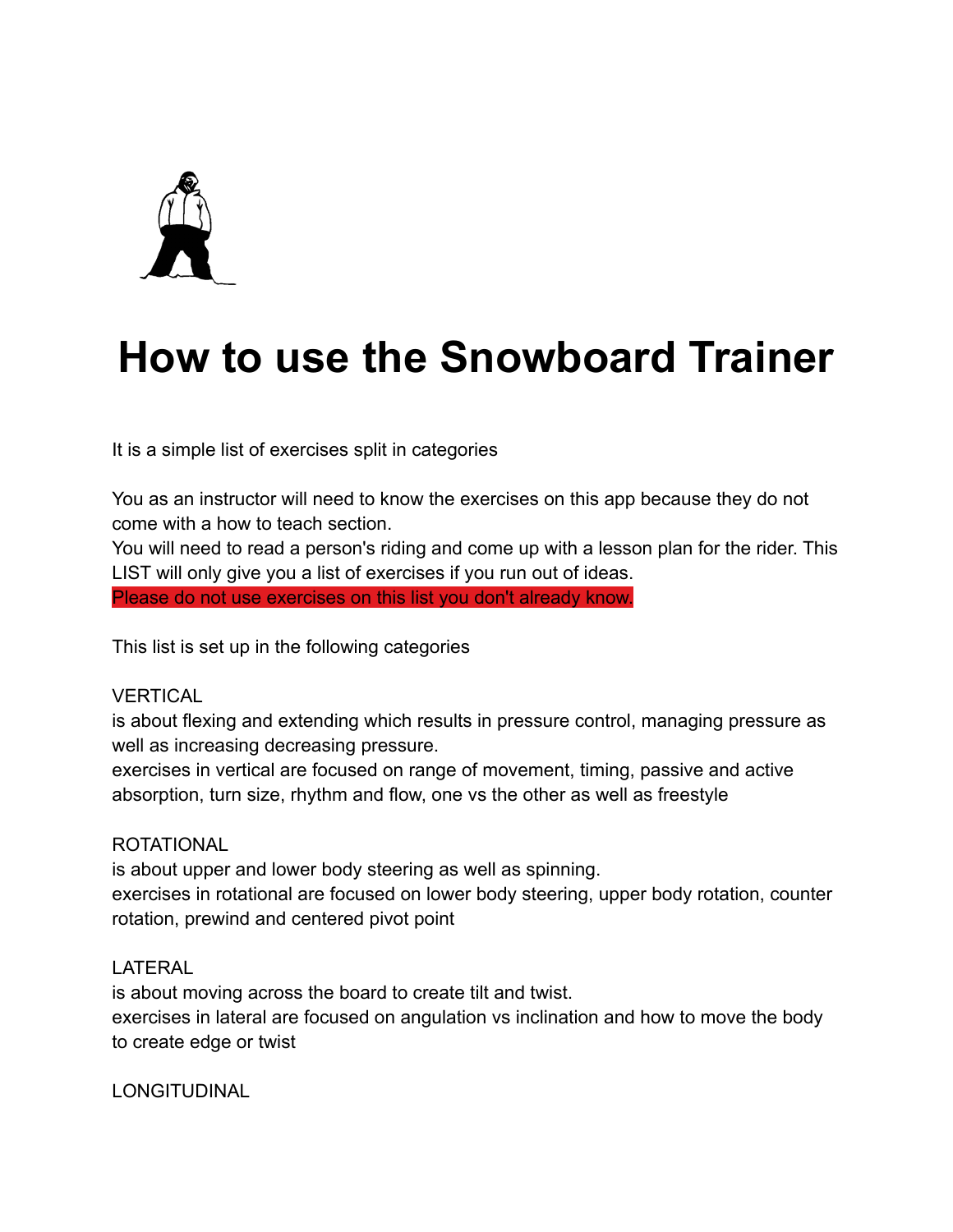is about moving fore and aft and create or release pressure on certain parts of the board.

exercises in longitudinal are focuses on moving fore and aft in riding situation as well as freestyle

For me this is the movement which determines if you are a good rider or a great rider similar to the special ingredients coca cola uses for the original coke taste.

### VERSATILITY TASK

is about blending movements together to create exercises taks for high level riders. those exercises should be taken apart and practiced before trying the final version

### TEAM

is about having fun as a team and learn from each other

### WARM UP

is about warming up before riding or while riding

Each category will focus on different movement within the snowboard universe, but it doesn't mean that you can neglect the rest or that this exercise only focuses on this movement.

Think of the butterfly effect, if you change something it might improve the rest in someones riding but it could also show other inefficiencies.

If a rider is mainly making medium size turns but is flexing down to quickly you may focus on a slower more progressive flexing movement. If the rider or you as the instructor then decides that for this terrain a smaller/larger turn would be of benefit you can't just change the timing of the vertical movement but need to adjust the rest as well.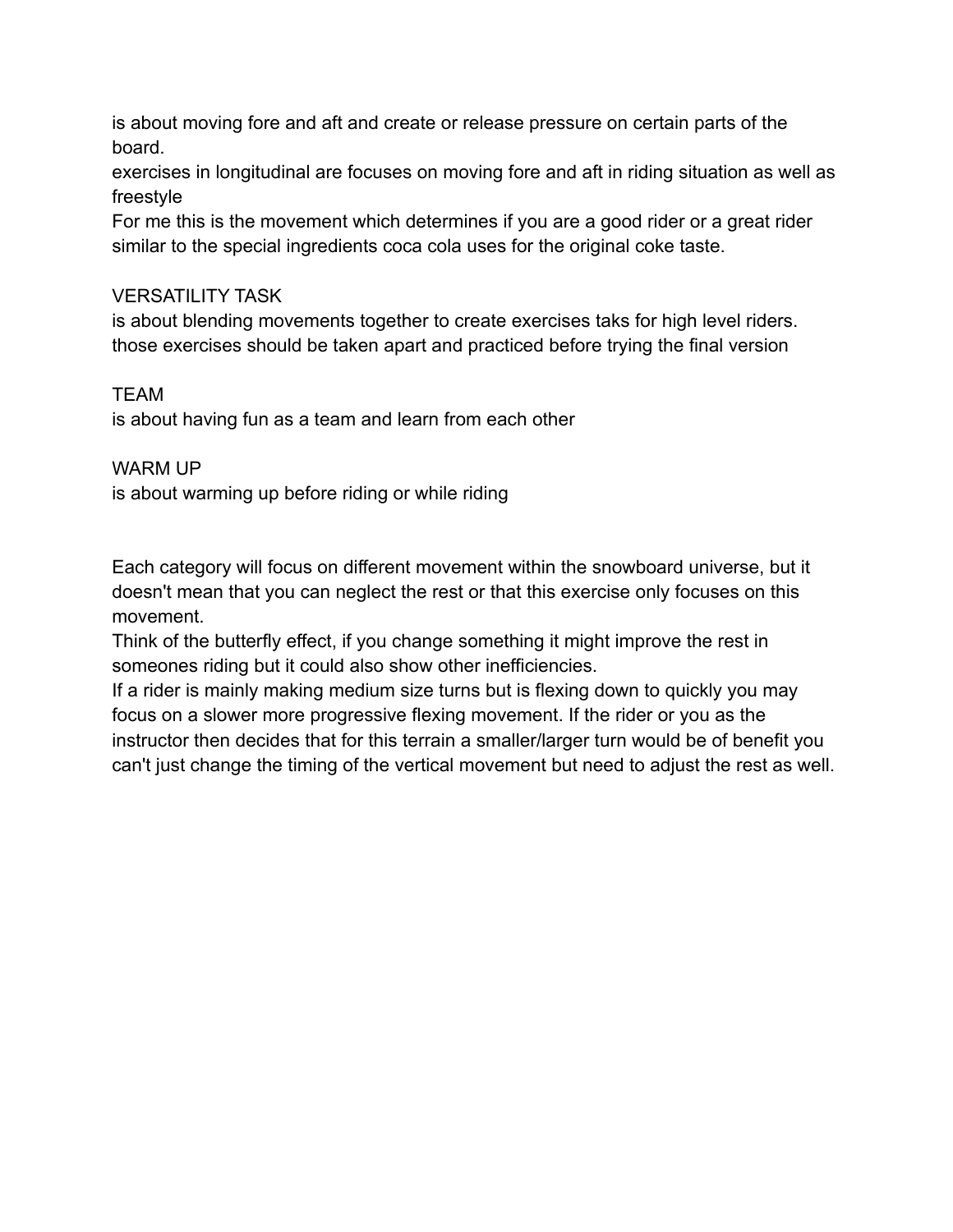# **Vertical**

List of Exercises for vertical movements

Is about flexing and extending which results in pressure control, managing pressure as well as increasing decreasing pressure.

### **Range of Movement**

- small

dwarf, low rider, mouse,

- TALL

GIANT,GIRAFFE

- small vs TALL
- hopping stationary in motion

## **Timing**

with Basic Movement Pattern also known as (up unweighted) or

Dynamic Movement Pattern also known as (down unweighted)

- Breath in Breath out Basic Movement Pattern
- Start TALL finish small Basic Movement Pattern
- Start small finish Tall Dynamic Movement Pattern
- Pivot Slips Basic Movement Pattern Dynamic Movement Pattern
- J Turns

Basic Movement Pattern

Dynamic Movement Pattern - C Turns Basic Movement Pattern

Dynamic Movement Pattern

- Counting
- Turns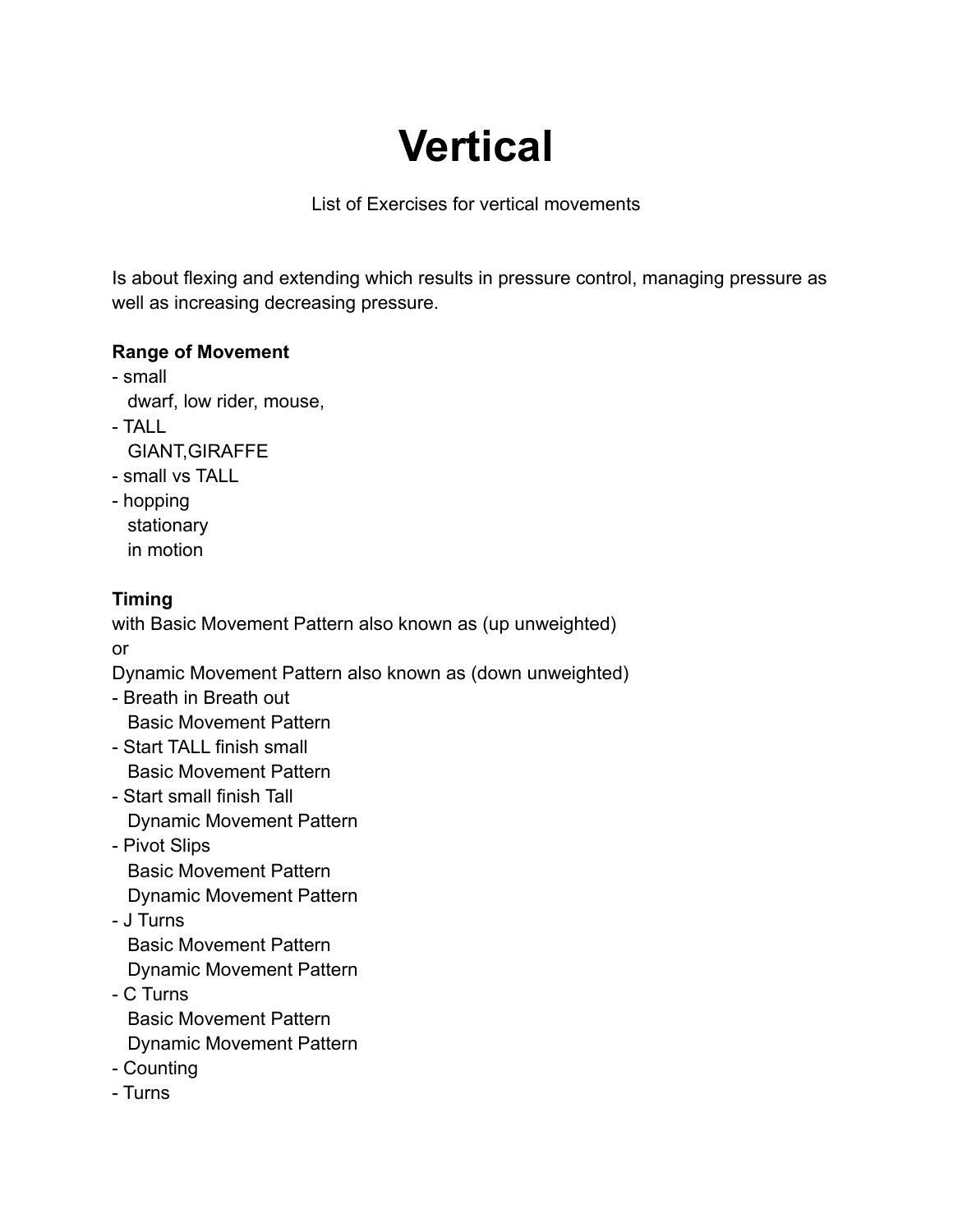with one turn with a Basic Movement Pattern

and the other with a Dynamic Movement Pattern

- Basketball

Basic Movement Pattern shooting the ball (getting taller for edge change) bouncing the ball (getting smaller)

- Turn Size small smedium medium

Large

## **Absorption**

Independent Leg Movement Passive you simply just absorb

- Traversing Moguls

Bumpy Terrain

- Crud
- Ceiling
- Blindfolded

only in pairs with the partner constantly speaking or making noise so you know he is still there.

Start with traversing

- Turning in Moguls / bumpy Terrain / Crud
- Ceiling
- Love the Bumps

loosen up and don't be scared off the bumps

- Breath in Breath out

## **Active**

- Pumping Rollers Moguls
- Pre jump
- Bump

Roller

Mogul

- Suck it up / Push it down
- Bad Ollies

landing on the Nose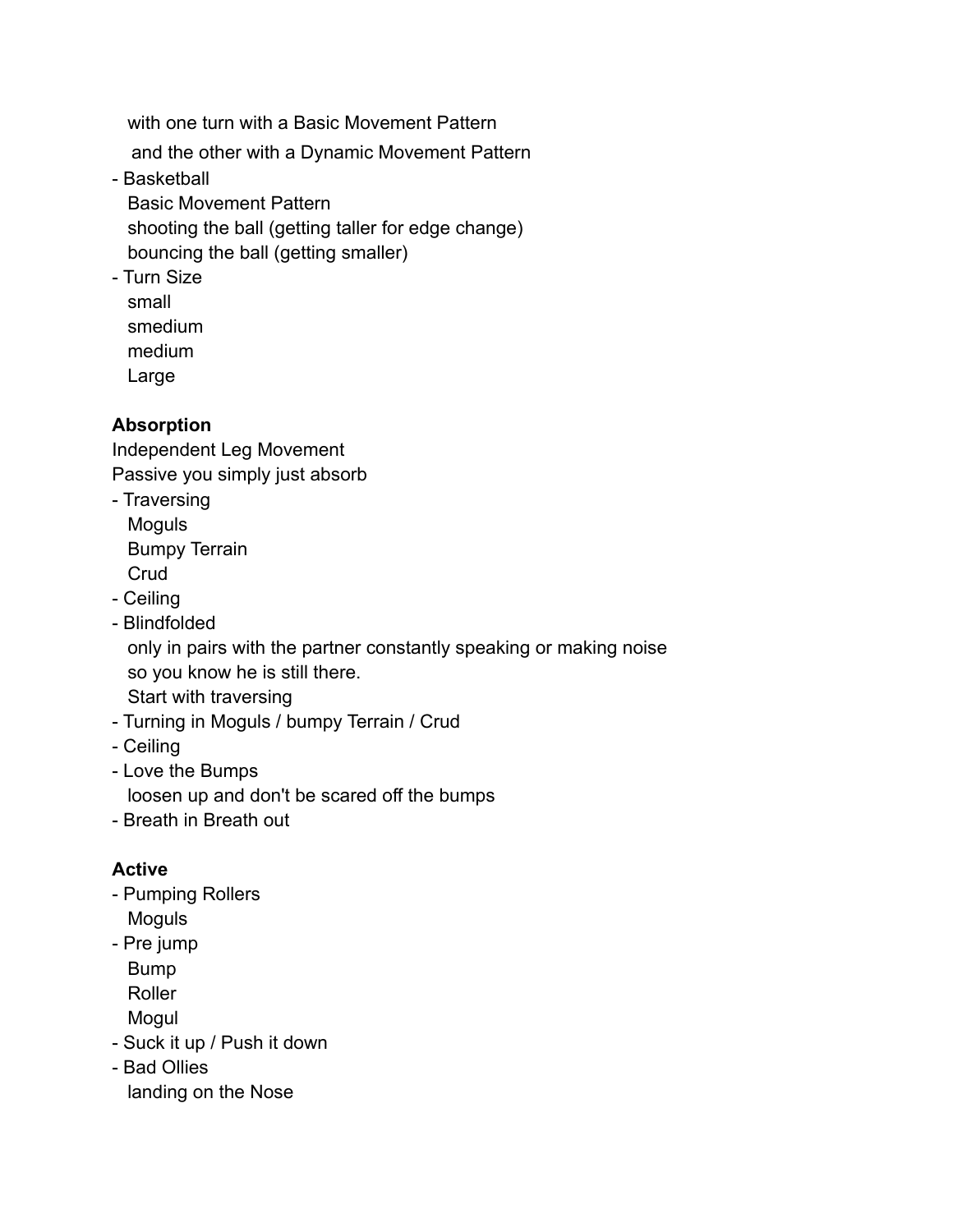#### **Rhythm and Flow**

- Breath in Breath out
- Counting
- Singing
- Yoga

## **One vs the other**

- small vs TALL
- explosive vs slow
- Basic vs Dynamic
- Passive vs Active
- Continuous vs to slow to quick

## **Freestyle**

- two footed hop
- tail tap
	- **Stationary**
	- in motion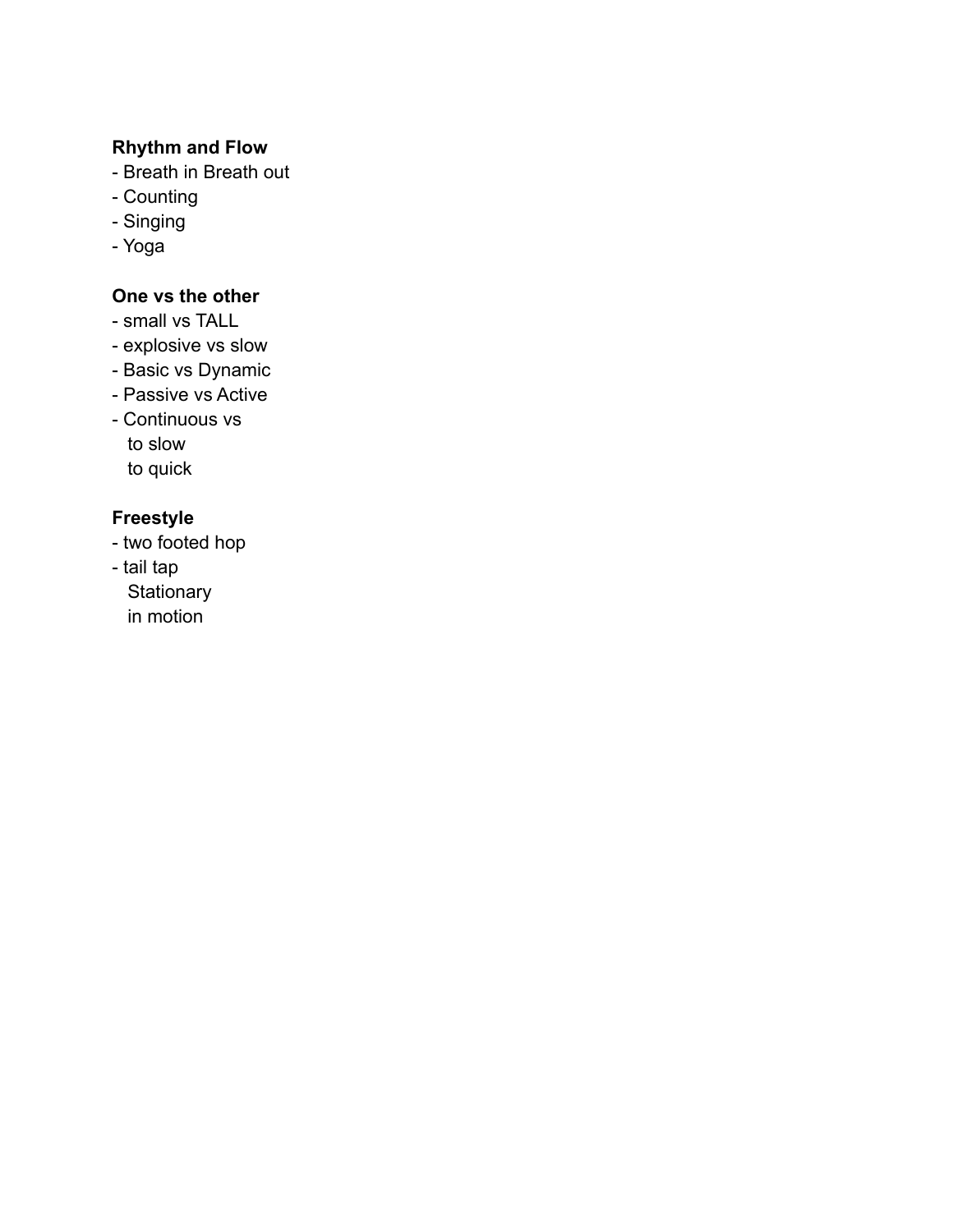# **Rotational**

List of Exercises for rotation

Is about upper and lower body steering as well as spinning.

## **Lower Body Steering**

- Bow Tie

without board turn the whole leg to create a bow tie shape with your boot in the snow show difference between a straight and a flexed knee with board on: step on board behind the board heelside edge in front of the board toeside edge

- J Turn 1 or 2 footed
- Garland focus on steering the board out off the falline with front knee steering
- Point front knee where you want to go Outlining the nose of the board with front knee Torch on front knee Gun on front knee Laser on front knee Front leg as joystick - Hands on knee especially heelside turns
- Dwarf turns

to show clients, how much more powerful a flexed knee is compared to an extended (giant turn)

## **Upper Body Rotation**

- Point where you want to go
- Look where you want to go
- Water Bucket
- Drawing an 8

- Hands on Jacket (Also good to stop or feel their counter rotation, but first give them the tool for steering)

Hands on Pants

Hands behind the back (Toe side turn)

front hand in front and back hand behind the back (Heel side turn)

front hand behind the back and back hand in front (Toe side turn)

- Giant Turns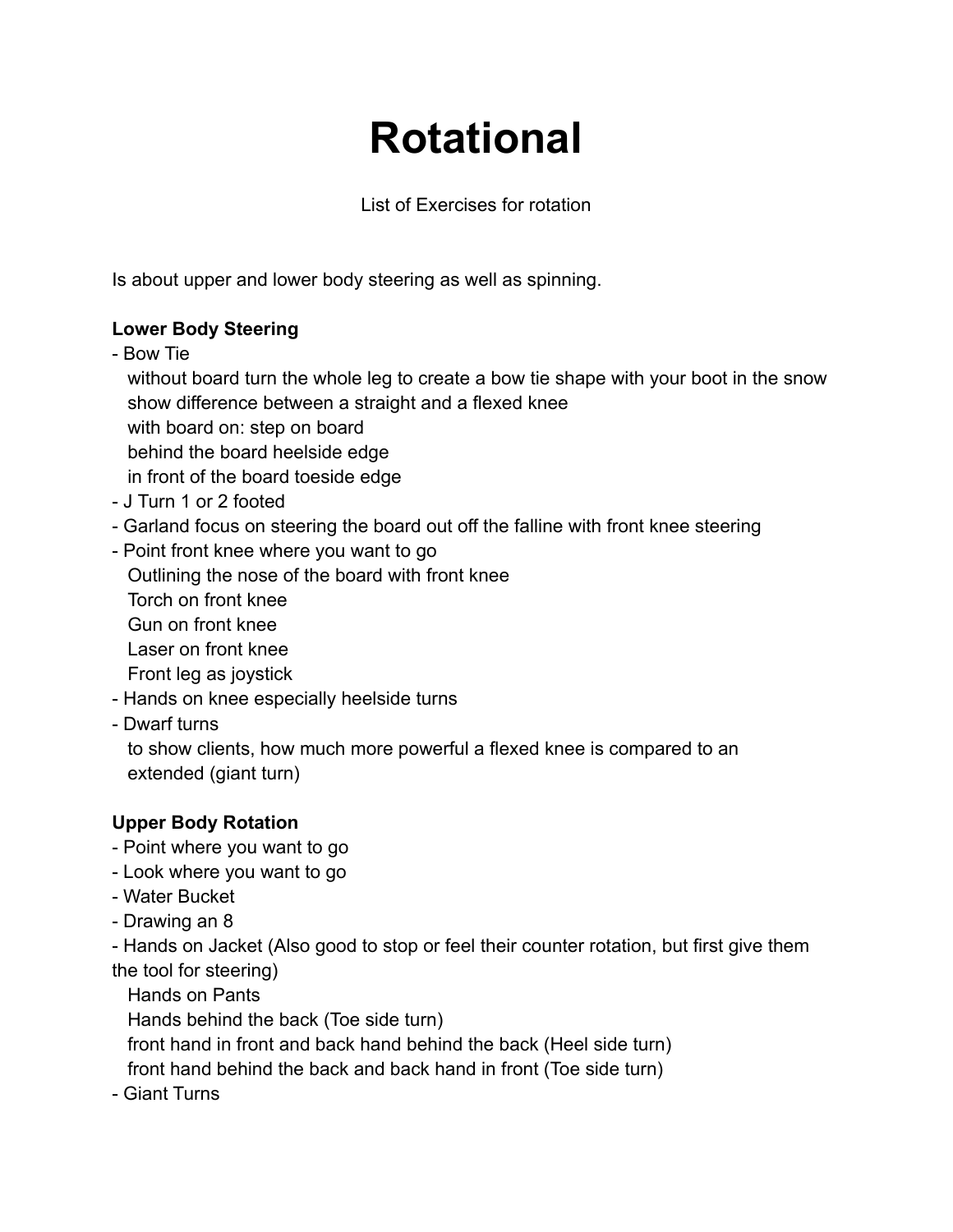to show clients, that a tall position might cause them to use upper body rotation

- Dwarf turns work with upper body rotation begin with and then bring in lower body steering
- J Turn 1 or 2 footed more powerful less precise
- Powder Turns (turns in powder) Slush Turns (similar to powder but for Slush) upper body rotation a good tool to add more power to the steering in a turn

## **Counter Rotation**

- Hockey Stop / Quick Stop
- Scissor Slipping
- Shifty Airs stationary / in motion
- Shifty Flatland stationary / not recommended while in motion due to catching an edge

## **Prewind**

- Nose and Tail Turns stationary / in motion
- Butters stationary / in motion
- for hop or jump 180° / 360° / 540° etc stationary / in motion

## **Centered Pivot**

- Scissor Slipping
- Pivot Slips with focus on aligned board and body
- Pivot Slips with focus on anticipation
- Flat Land 360°

## **Separation & Anticipation**

- Boardslides **Stationary** in motion
- using your gloves how anticipation works (spine/core is the glove which stores energy like a spring)
- Front hand pointing down the hill
- Pivot Slips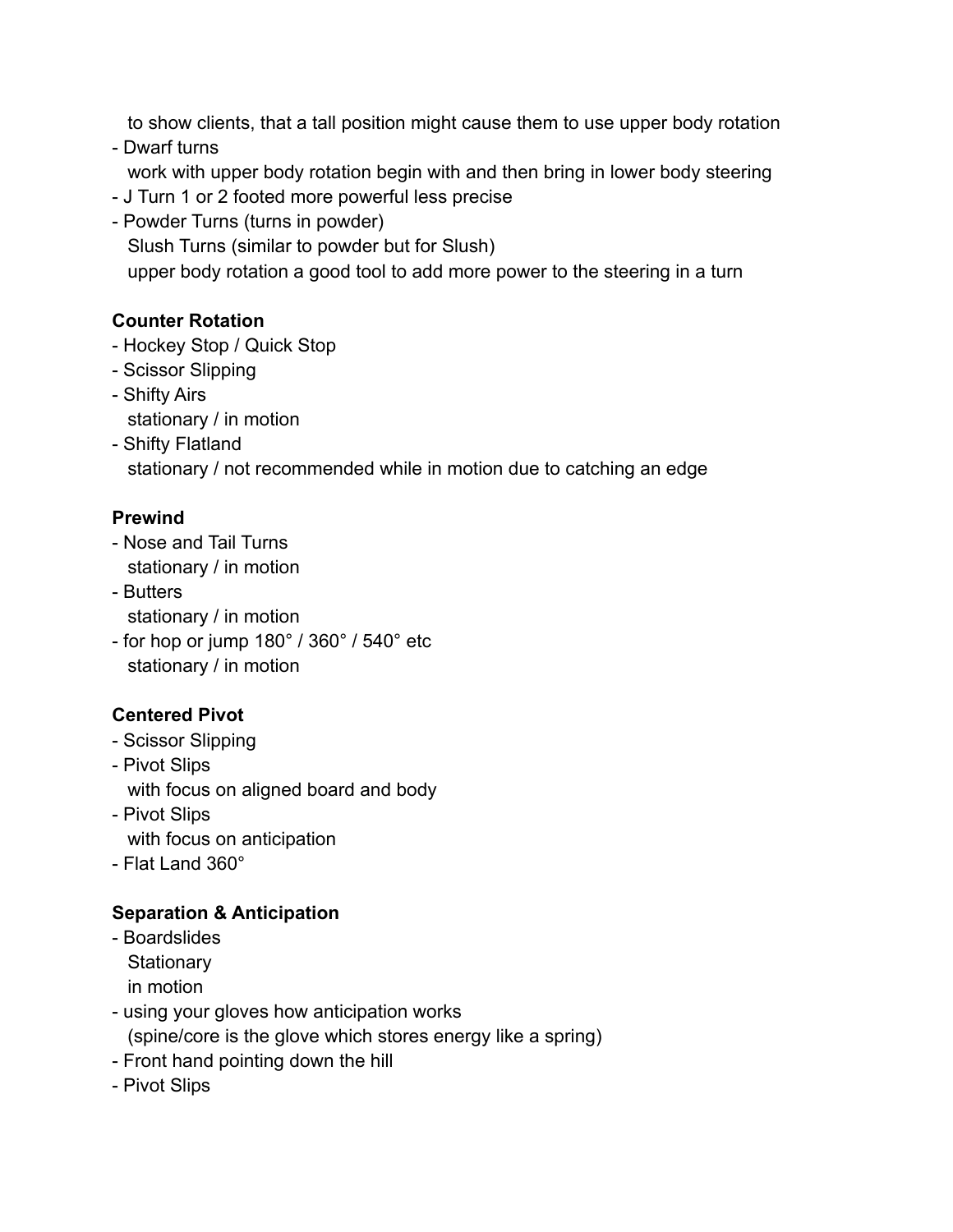- Short Turns very skidded almost like a pivot slip skidded edged

### **Turn Shape**

- Dead Stop Turns
- Back up Turns Jigsaw Turns
- Funnel Tornado Turns
- Hourglass Turns
- Closed Turns for speed control
- Open Turns to gain speed on flatter terrain

## **Rhythm and Flow**

- Counting
- Follow the Leader
- Funnel
- Tornado Turns
- Powder 8 Turns

Team up and try to create an 8 with your tracks

## **One vs the other**

- Upper Body vs Lower Body
- Counter Rotation vs Rotation
- Anticipation v. Aligned
- Dwarf vs Giant
- Open vs Closed Turns

## **Other ways to Turn**

- Back foot kick

fun for spray turns in powder and slush but also tiring and inefficient

- Counter rotation turns good for quick stops / hockey stops tiring not good for rhythm and flow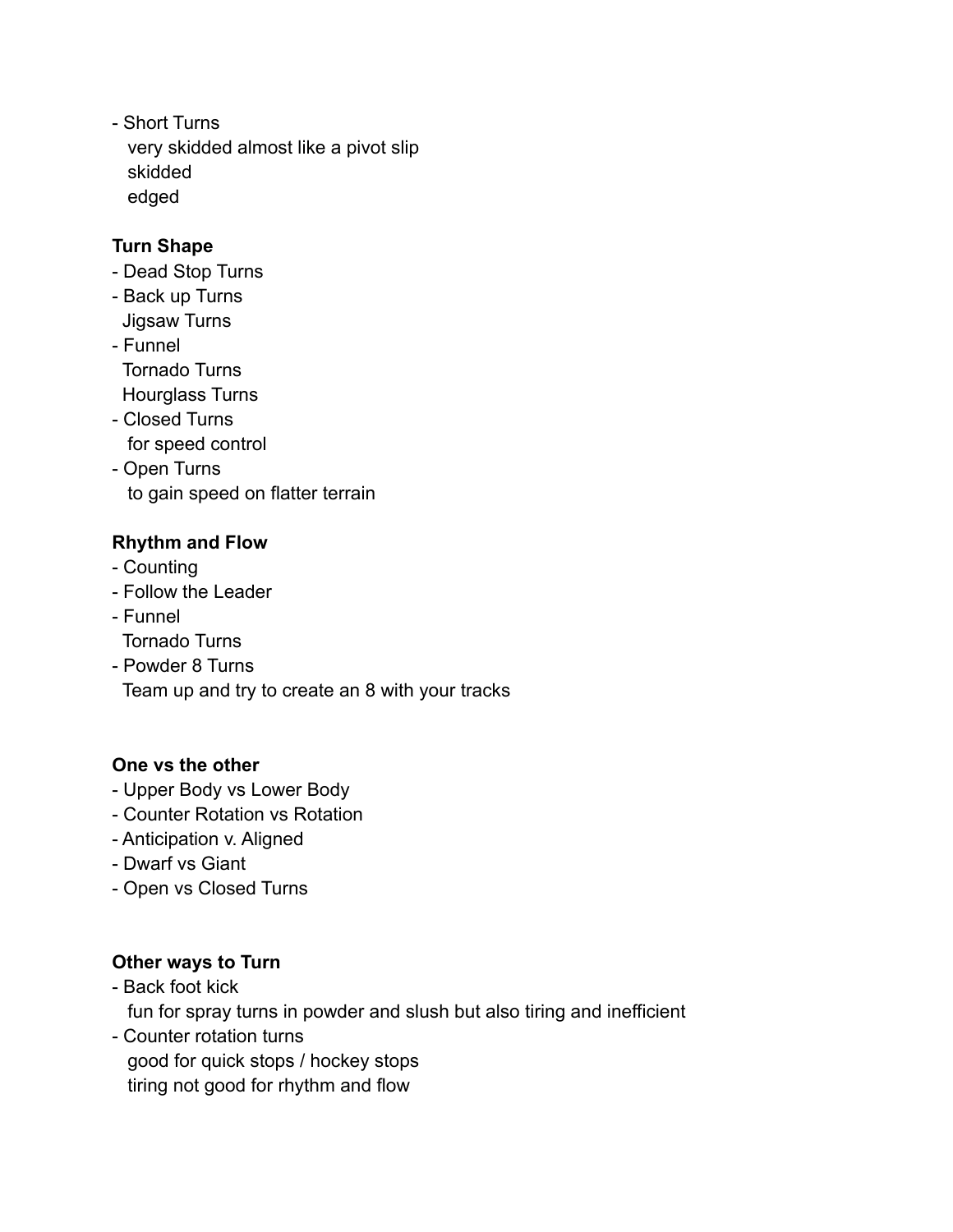can be stressful on the body and can cause back ache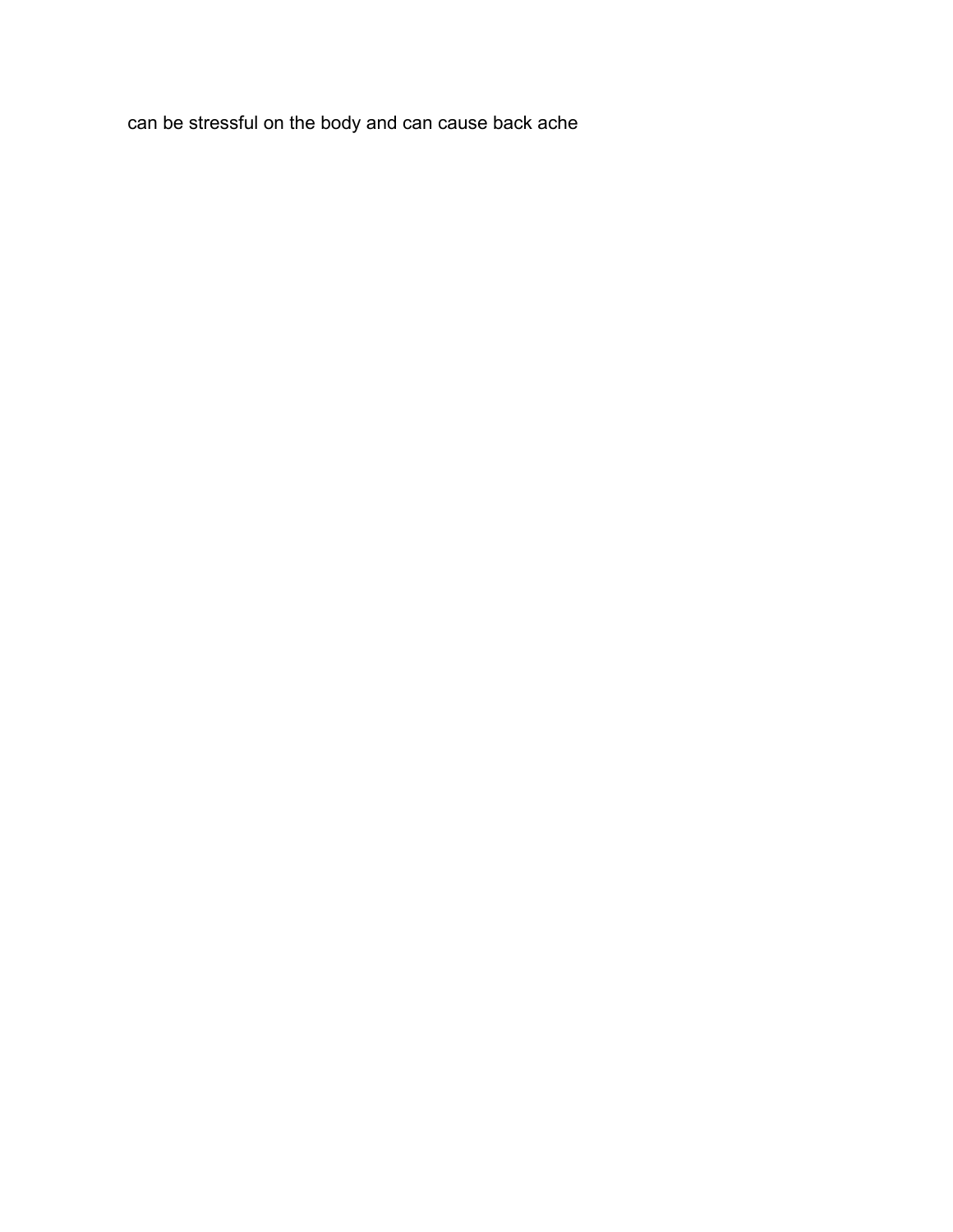# **Lateral**

List of Exercises for lateral movements

Is about moving across the board to create tilt and twist.

 $\Omega$  $\overline{\phantom{a}}$ / Angulation \ 0 0  $\sqrt{ }$  $\mathcal{N}$ Inclination  $\sqrt{ }$ Understanding can also be used as an edging exercise - rolling from toes to heels in a flexed position (angulation / more stable) **Stationary** without the snowboard trust your partner on your own with snowboard trust your partner on your own in motion in fall line just rolling from edge to edge in turns - rolling from toes to heels in an extended position (inclination / less stable) **Stationary** without the snowboard trust your partner on your own (going to fall over) with snowboard trust your partner on your own (going to fall over) in motion in fall line just rolling from edge to edge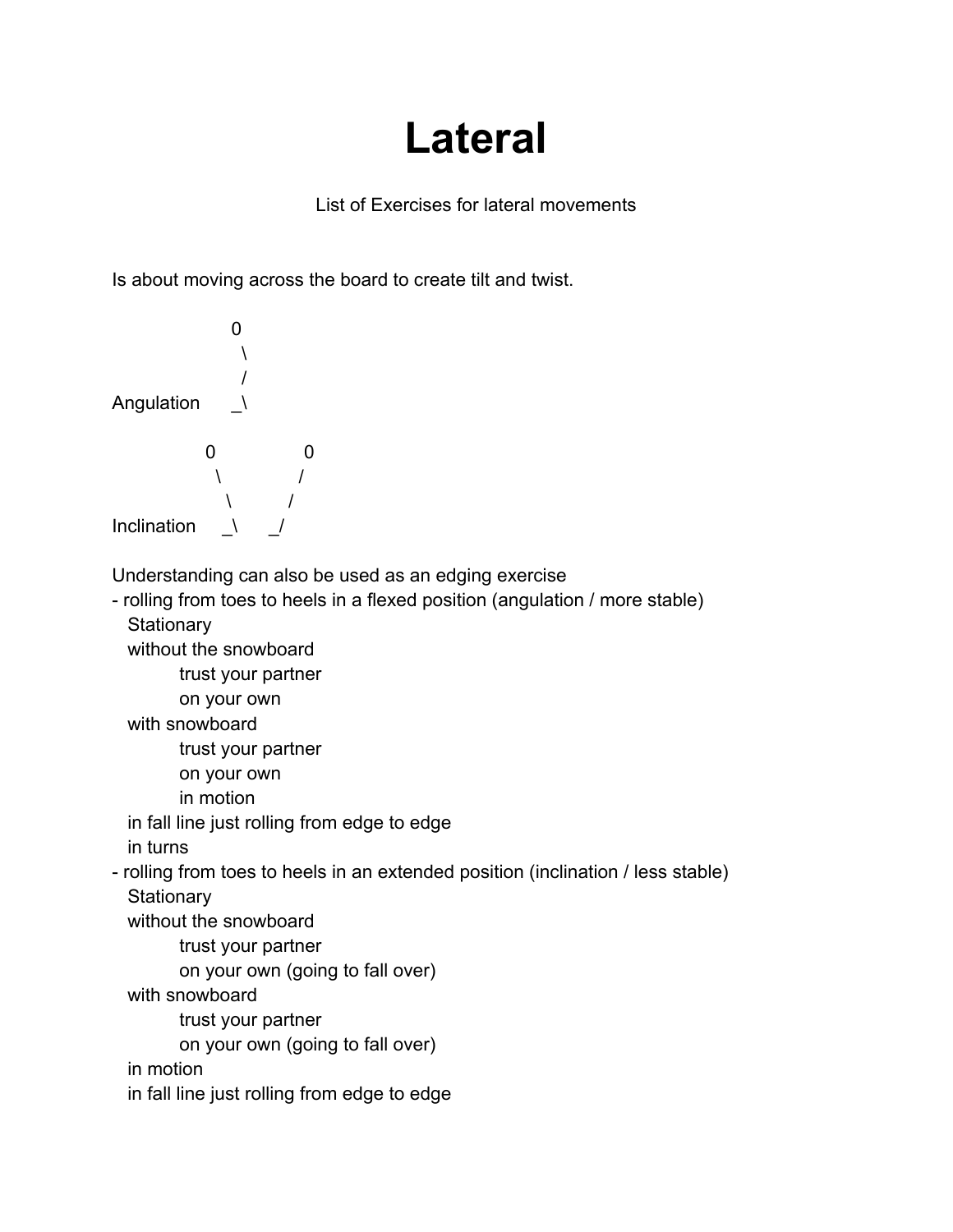in turns

## **Edging**

- Standing on your toes
	- (open ankles) less stable and more tiring
	- **Stationary**
	- without the snowboard
	- with snowboard
	- in motion
	- in a toe edge traverse
	- in a toe side turn
- Bending knees over toes while balancing on the ball of your foot
	- (flexed ankles) more stable and less tiring
	- **Stationary**
	- without the snowboard
	- with snowboard
	- in motion
	- in a toe edge traverse
	- in a toe side turn
- Edge Angle change
	- (can be adjusted through lateral movement or opening and closing ankle joint) **Traverse**
	- from low to high edge angle and back
	- Turns

from low to high edge angle (start skidded and then carve or increase grip) from high to low edge angle (start carved/edged and then skid or decrease grip) while carving adjust the size of the turn with different edge angles

- Increase edge angle at completion of the turn (for a better more stable platform to change edges) with just the back foot with both feet
- Quickly increase edge angle at completion of the turn (for a snappier edge change) with just the back foot with both feet
- Edge Wiggles down the fall line across the fall line
- Double Edge change turns
- Hanger Turns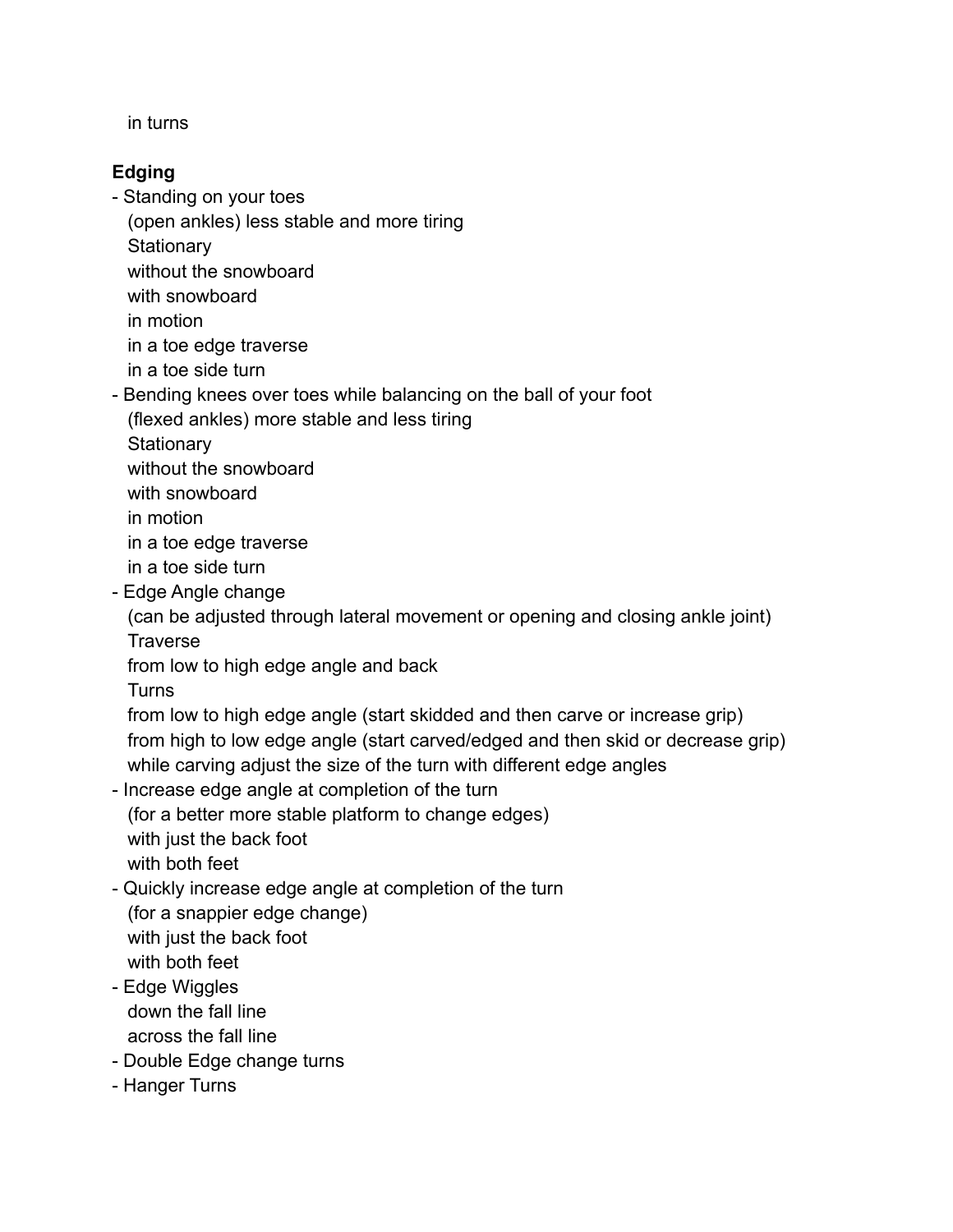hold a flat base before edge change

#### **Torsional Twist**

- Gas Pedals (only use this to see if your guest can twist the board)

by pushing down the toes you open up the ankle joint (bad movement)

the guest COM gets pushed back on to the back foot which will prevent a smooth initiation of a turn

stationary

while sitting down

- Torsional Twist

Toe side

make them close the front ankle by bringing the front knee over the little toe while allowing the hip

and upper body to follow

(for intermediate and advanced riders you can add more power by lifting up your back toes)

Heel side

outline the nose of the board with your front knee and slowly push down the front heel

(for intermediate and advanced riders you can add more power by rolling on the ball of your foot with

your back foot)

On the slope

the instructor can place a snowboard boot under the guests snowboard to give them a platform

- Falling Leaf / Floating Leaf
- Garland / extreme falling leaf
- C-Turn

toe to heel

heel to toe

- Linking Turn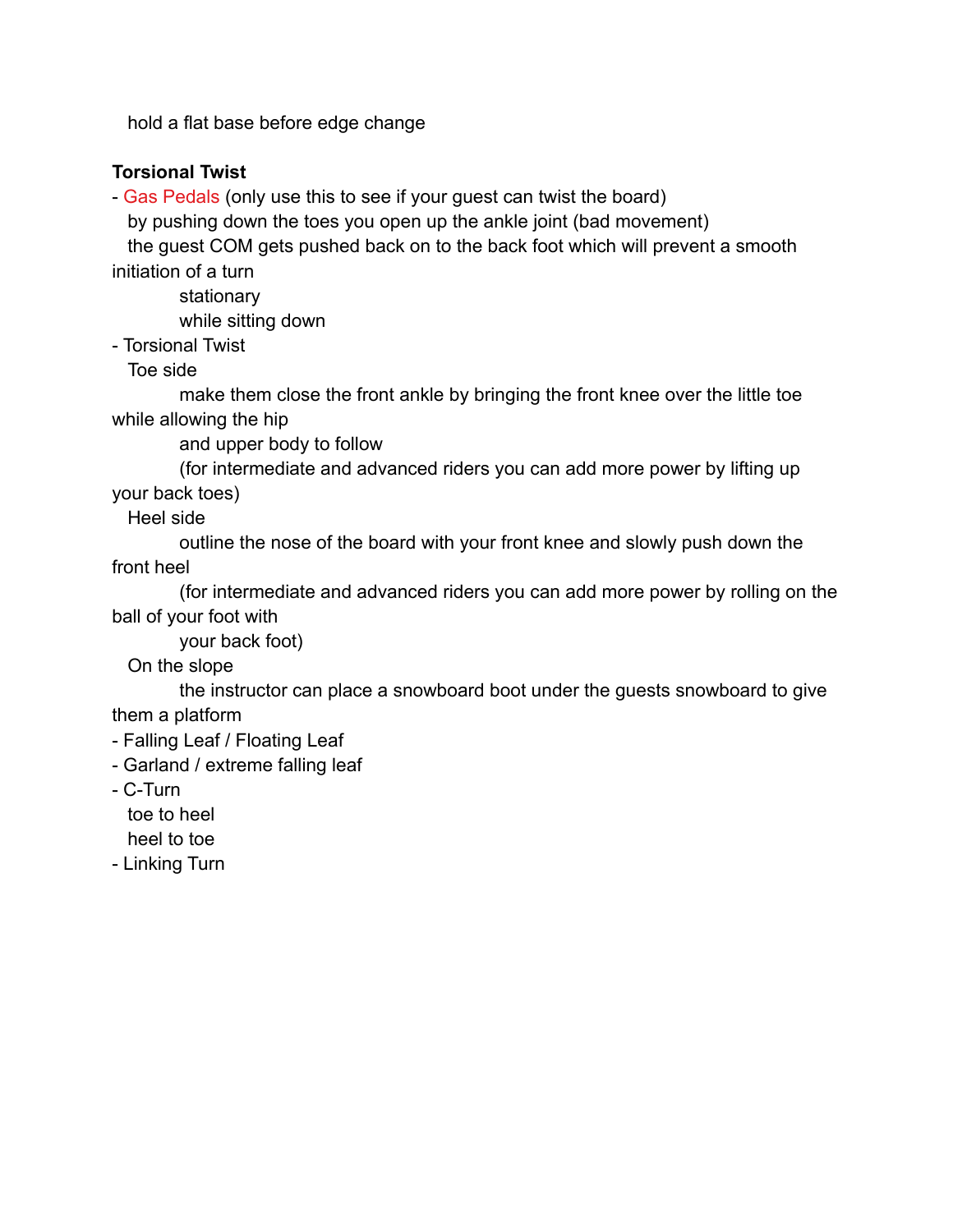# **Longitudinal**

List of Exercises for longitudinal movements

Is about moving fore as well as create or release pressure on certain part of the board. For me this is the movement which determines if you are a good rider or a great rider similar to the speacial ingredients coca cola uses for the original coke taste.

## **Shuffle the board back and forwards**

- Stationary Lower Body **Hips** Upper Body - Traversing Lower Body continuous movement throughout the traverse Hips continuous movement throughout the traverse Upper Body continuous movement throughout the traverse - Turning Lower Body continuous movement throughout the turn or timed Hips continuous movement throughout the turn or timed Upper Body continuous movement throughout the turn or timed - Bumps timed movement pushing the board forward going up pushing the board back going down to regain balance first while Traversing then while Turning - Turning while being Centered leaning Forward leaning Backward then try different combinations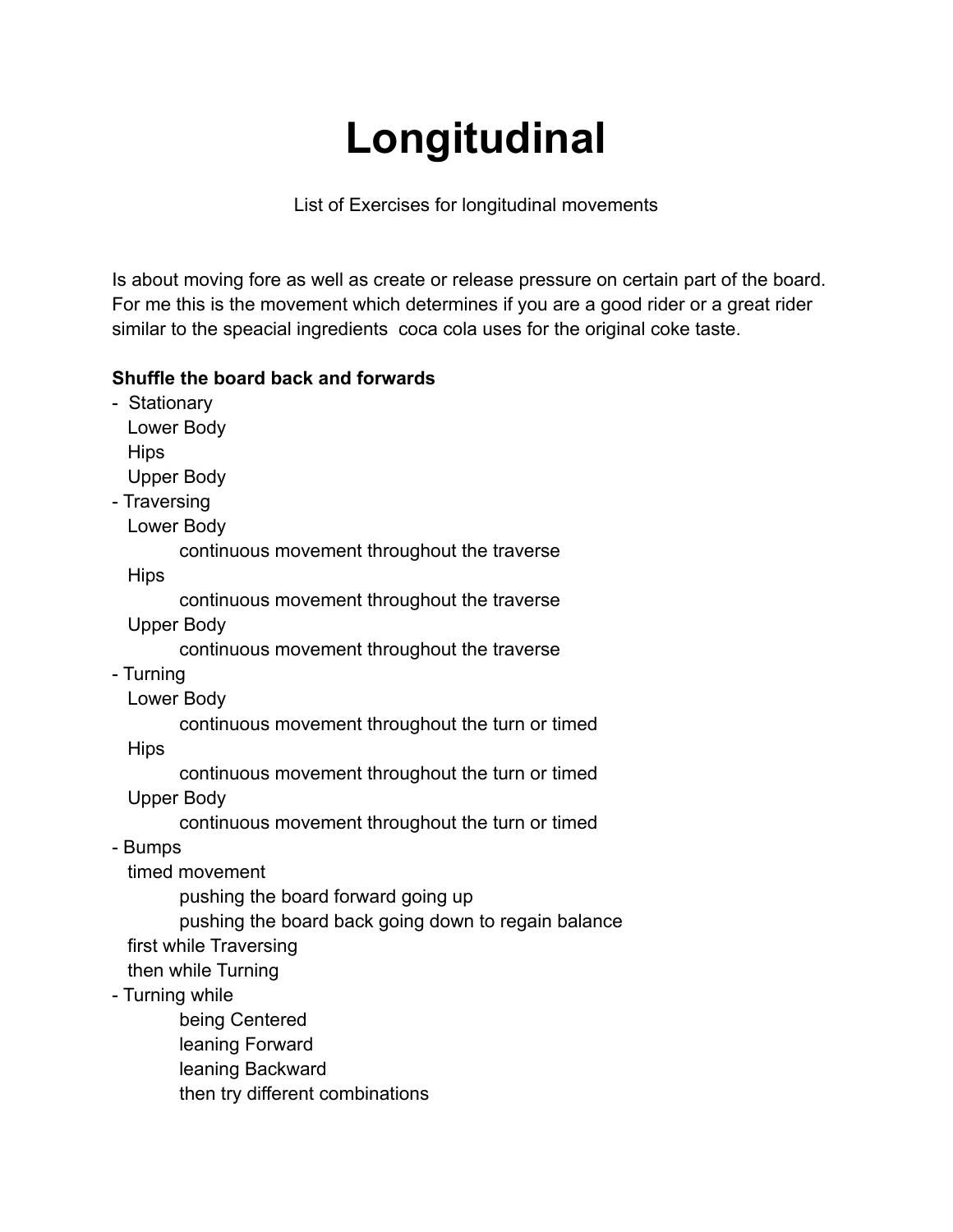### **Freestyle**

- Tail Press Manual Wheelie stationary in motion - Nose Press stationary in motion - Tail Press / Nose Press Race Longest stationary in motion Highest stationary in motion

#### - Ollie

stationary in motion

## - Nollie

stationary in motion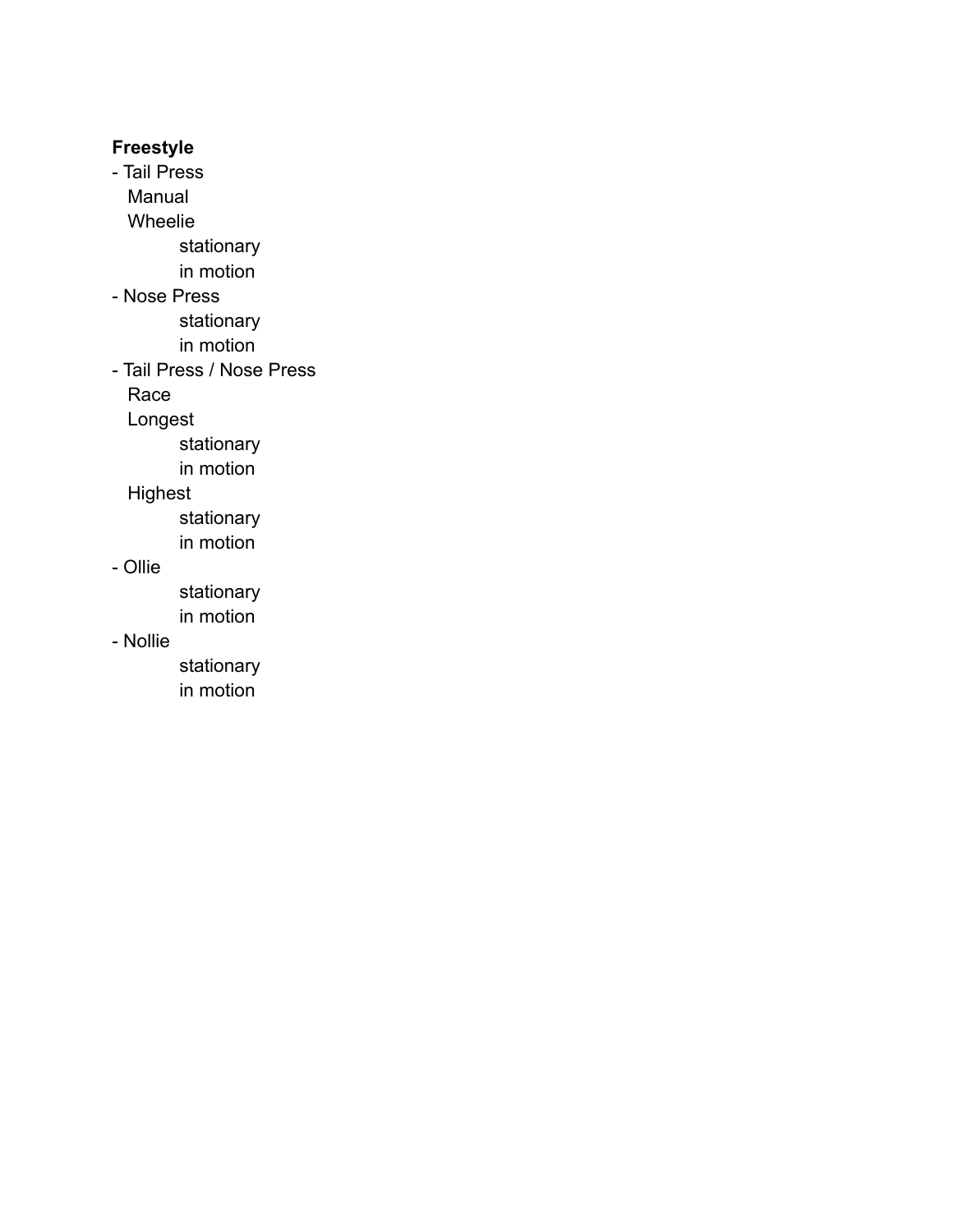# **Versatility Tasks**

List of exercises for combinations of different movements

Is about blending movements together to create exercises/tasks for high level riders.

- Edge change hopped / jumped
- Dolphin Turns
- Shark Turns (nollie and landing on the tail)
- One Dolphin Turn one Shark Turn
- Toe to Toe Turns
- Heel to Heel Turns
- Flatland 360° in Bumps
- Loose Bindings
- Loose Boots
- Loose Bindings and Boots
- No Highbacks
- Shark vs Jellyfish
- GS (medium to large) Turns in Bumps / Moguls
- Zipper Line Bumps / Moguls
- Raceboard Stance / Forward Stance
- Make up your own

either by putting some movement options / tasks to paper then pick two papers and put them to the test ad more movements and tasks to the mix to create combos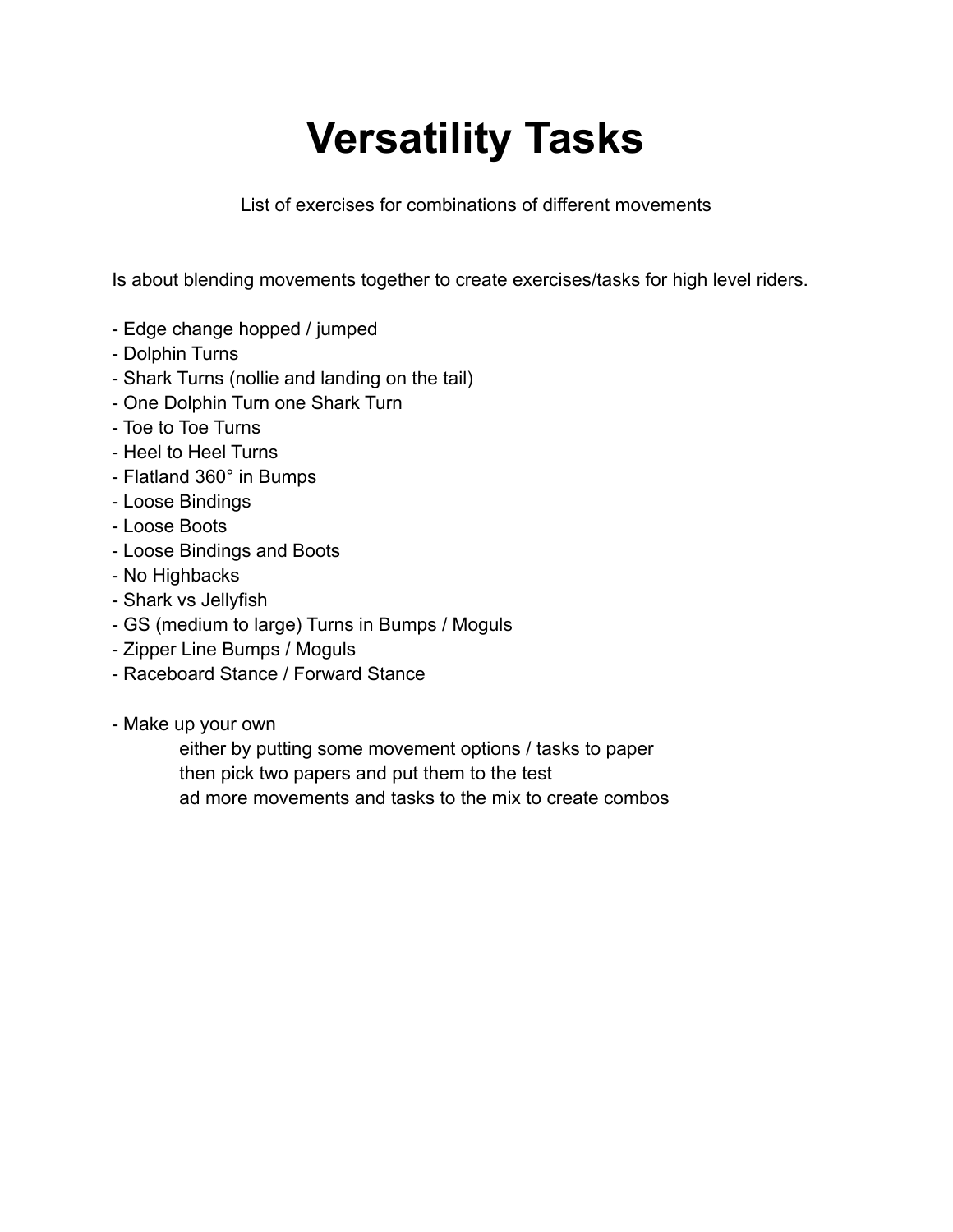# **Team Exercise**

#### List of team exercises

Is about having fun as a team an learn from each other.

- Snowboard Swap
- Human Slalom
- Copycat
- Most (turns, jumps, high fives etc…)
- Slowest
- Highest
- Lowest
- Pairing two regular/goofy rider while the second rider is riding switch
- Pairing a Goofy with a Regular rider
- Flatland 360° as a Team while holding hands
- Pivot Slips with separation as a team while holding hands
- Slope tricks competition
- HangMan / Loser competition copycat style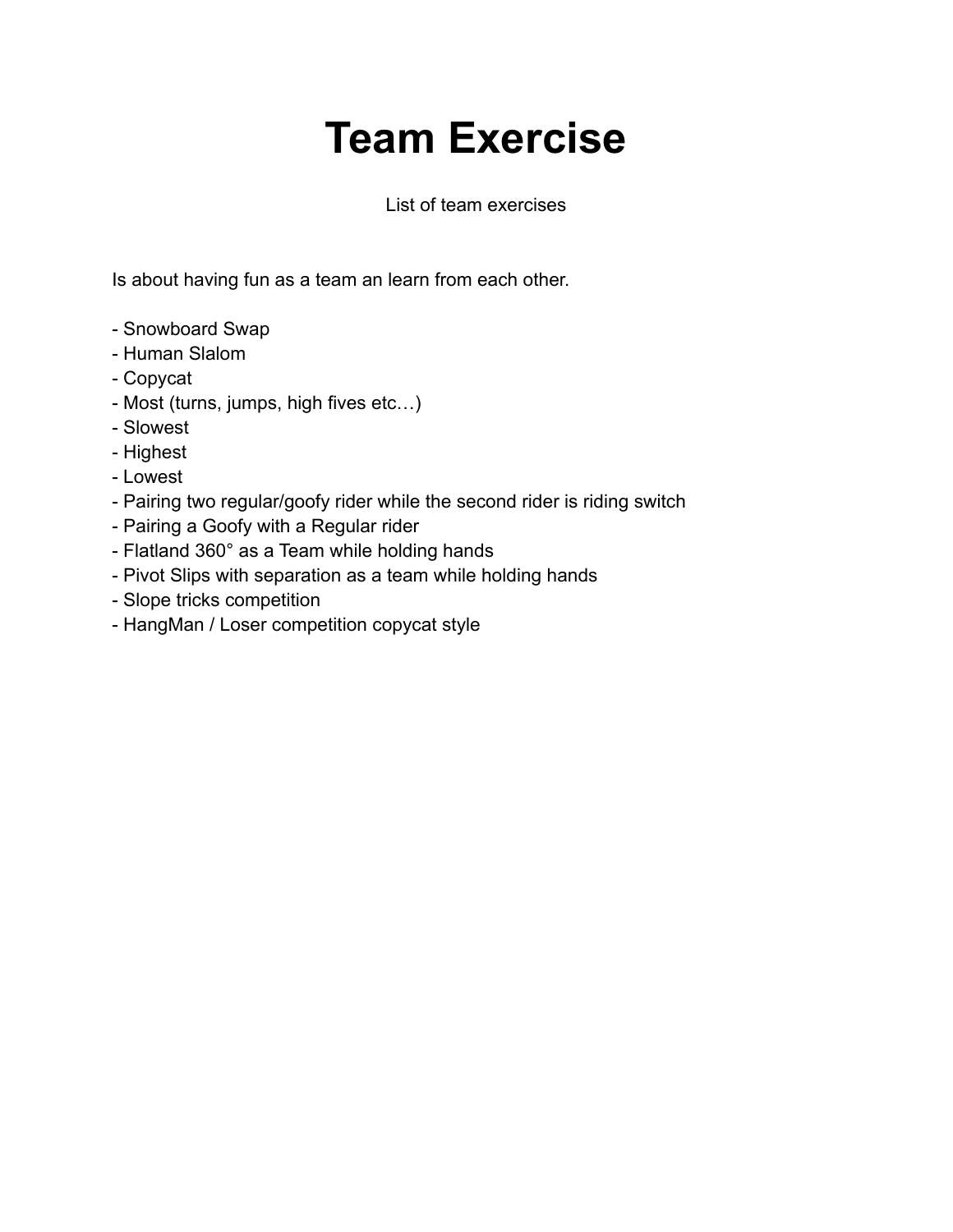# **Warm Up**

List of warm up exercises

Is about warming up before riding or while riding including games and stories.

- Dynamic stretching before snowboarding simply not holding your stretch for 15-30 seconds but constantly moving
- Mirror your Instructor or Partner
- Surf Camp
	- a story to warm up

waking up in a bungalow by the beach turning off the alarm clock

yawning and stretching of the body

looking out the window and looking for the surfboard (snowboard)

- walking to the beach and start to paddle out and trying to catch a wave and standing on the board
- Balance Game

in pairs and snowboard stance, front foot to front foot

then trying to push each other over

Winner is the person who didn't move the leg

- Boardercross Race

just on the flat and not moving either with or without the board strapped on

3, 2, 1, go

rollers are an ollie, jump a two footed hopp,

toe side turn balancing on the ball of your foot, heelside turn balancing on the heels, tuck, etc...

- Hipp Hopp

standing in a circle facing towards the group while holding the snowboard the command hipp means everyone moves to the left but leaving the board in place, hopp means the same to the right, hipp hipp means twice to the left

- Team Bench

making a circle with 5 or more people with either all left/right hands pointing to the middle, once the circle is really small try to sit on each others lap

- Relay Race
- Game of Tag
- Passing a Ball / Beanie / Scarf
- Show me a move / a trick / a stretch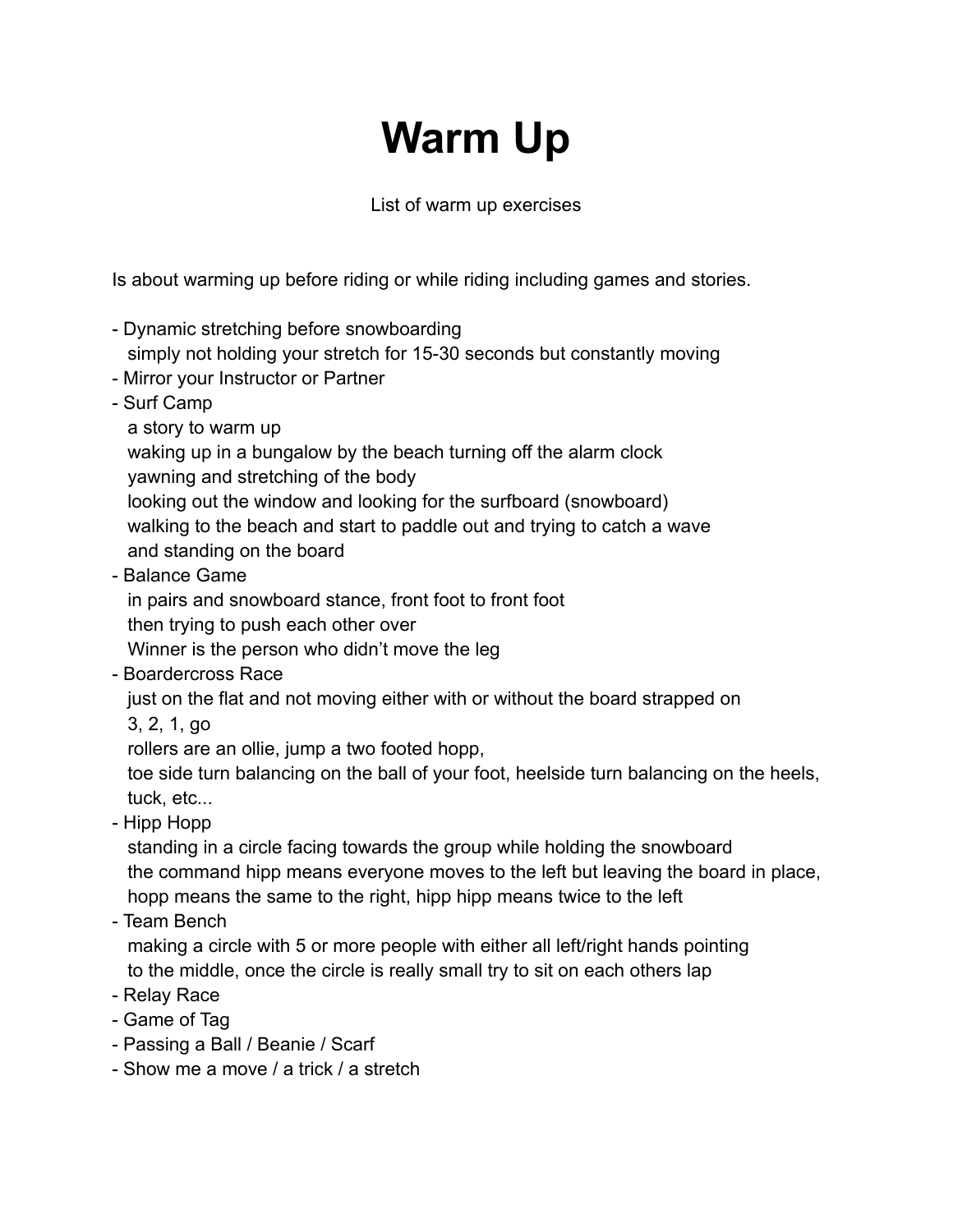# **Warm Up while Riding**

Only use exercises you feel comfortable with for warm up and slowly ease yourself in

- Hopping while riding (if your comfortable then try hopping throughout the turn)
- Shuffling while riding (if your comfortable then try shuffling throughout the turn)
- small vs. TALL
- Upper Body rotation
- Counter rotation
- Front Knee steering
- Scissor Slips
- Pivot Slips
- Loose Bindings
- Range of Movements
- Feel the snow and get used to today's snow and weather conditions